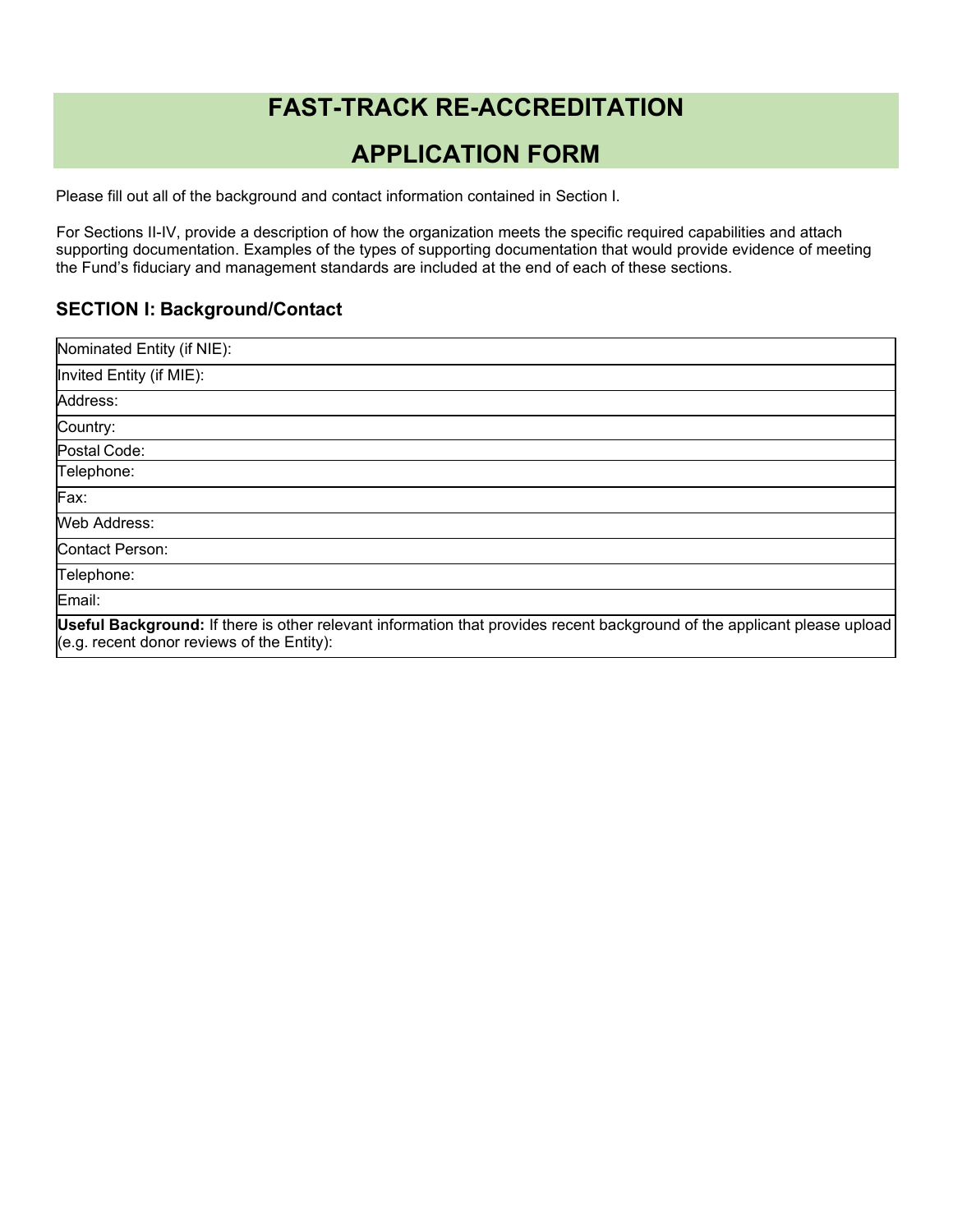# **SECTION II: Financial Management and Integrity**

#### **Specific Capability Required**

- a) Legal status to contract with Adaptation Fund Board
- b) Accurately and regularly record transactions and balances in a manner that adheres to broadly accepted good practices, and are audited periodically by an independent firm organization;
- c) Managing and disbursing funds efficiently and with safeguards to recipients on a timely basis;
- d) Produce forward-looking financial plans and budgets

| <b>Criterion</b> | <b>Required competency</b>                                                                                                   | <b>Specific capability required</b>                                                                             | <b>Example of supporting documentation</b><br>to be provided (please highlight the<br>relevantsection/s)                                                                                                                                                                                                                                                                                                                                                                                                                                                                                                                                                                                  |
|------------------|------------------------------------------------------------------------------------------------------------------------------|-----------------------------------------------------------------------------------------------------------------|-------------------------------------------------------------------------------------------------------------------------------------------------------------------------------------------------------------------------------------------------------------------------------------------------------------------------------------------------------------------------------------------------------------------------------------------------------------------------------------------------------------------------------------------------------------------------------------------------------------------------------------------------------------------------------------------|
| 1                | <b>Legal Status</b>                                                                                                          | a) Demonstration of necessary legal<br>personality                                                              | Documentation of legal status and<br>mandate(e.g., a copy of articles of<br>incorporation, by-laws, Act, Regulation,<br>and/or Law or any other relevant<br>document, law establishing the<br>government entity or ministry).                                                                                                                                                                                                                                                                                                                                                                                                                                                             |
|                  |                                                                                                                              | b) Demonstration of legal<br>capacity/authority and the ability to<br>directly receive funds                    | Highlight or provide reference to<br>documents provided under 1 above<br>which indicates point 1.b);<br>List of foreign loan/donor funds<br>ii.<br>handled over the last 2 years.                                                                                                                                                                                                                                                                                                                                                                                                                                                                                                         |
|                  |                                                                                                                              | c) Demonstration of legal authority to<br>enter into contracts or agreement with<br>international organizations | Highlight or provide reference to<br>i.<br>documents provided under 1 above<br>which indicates point 1.c);<br>A copy of agreements or<br>ii.<br>contracts<br>with<br>international<br>organizations signed by the head or<br>the person of authority of the entity.                                                                                                                                                                                                                                                                                                                                                                                                                       |
|                  |                                                                                                                              | d) Demonstration of legal capacity to<br>serve as a plaintiff or defendant in a<br>Courtof law                  | Highlight or provide reference to the<br>documents provided under 1 above<br>which indicates point 1.d).                                                                                                                                                                                                                                                                                                                                                                                                                                                                                                                                                                                  |
| $\mathbf{3}$     | <b>Internal Control</b><br><b>Framework with</b><br>particular reference to<br>control over<br>disbursements and<br>payments | b) Demonstration of proven<br>payment/disbursement systems                                                      | Procedures describing the<br>i.<br>payment/ disbursement system with<br>particular reference to project<br>payments/ disbursements;<br>Policies and procedures<br>ii.<br>related to AML/CFT<br>Screening system which<br>iii.<br>documents all individuals and/or<br>entities before the agency transfers<br>money to them<br>iv. Decision-making process that<br>the agency follows when it identifies<br>risks related to any individuals<br>and/or entities.<br>If there are actual cases of<br>$V_{\rm r}$<br>AML/CFT discovered, then an<br>assessment on how this case or<br>cases were addressed or copy of<br>the external/internal audit report<br>where the cases are reported. |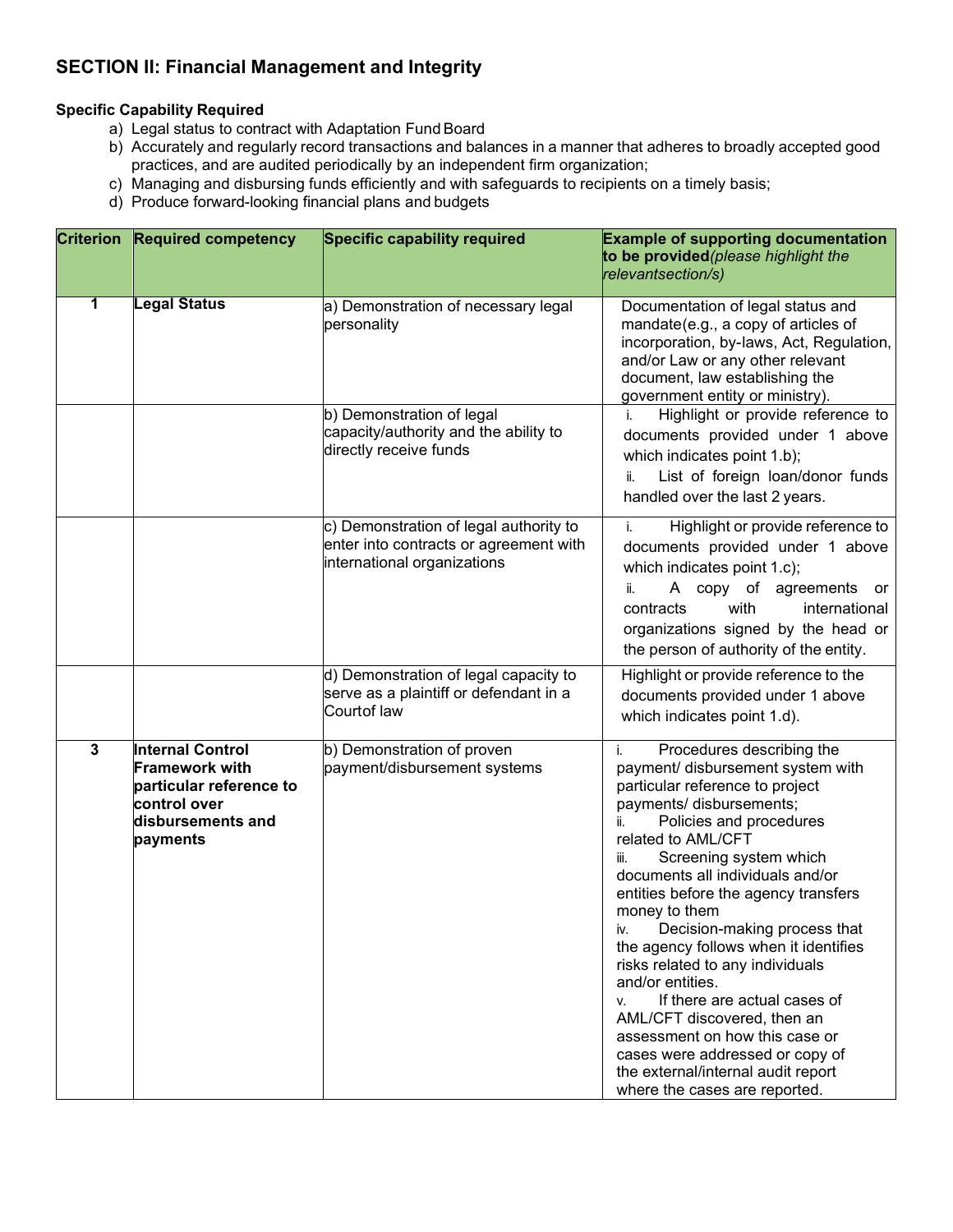### **SECTION III: Requisite Institutional Capacity**

Specific Capability Required

- a) Ability to manage procurement procedures which provide for transparent practices, including competition
- b) Ability to identify, develop and appraise projects
- c) Competency to manage or oversee the execution of projects/programmes, including ability to manage subrecipients and to support project/programme delivery and implementation
- d) Capacity to undertake monitoring and evaluation

|   | <b>CriterionRequired</b><br>competency | Specific capability required                                                                                                                                                                                                            | <b>Example of supportingdocumentation</b><br>to be provided (please highlight the<br>relevant section/s) |
|---|----------------------------------------|-----------------------------------------------------------------------------------------------------------------------------------------------------------------------------------------------------------------------------------------|----------------------------------------------------------------------------------------------------------|
| 5 | <b>Procurement</b>                     | a) Evidence of transparent and fair<br>procurement policies and procedures at the<br>national level/organizational level; that are<br>consistent with recognized international<br>practice (including dispute resolution<br>procedures) | Policies and procedures related to<br>AML/CFT.                                                           |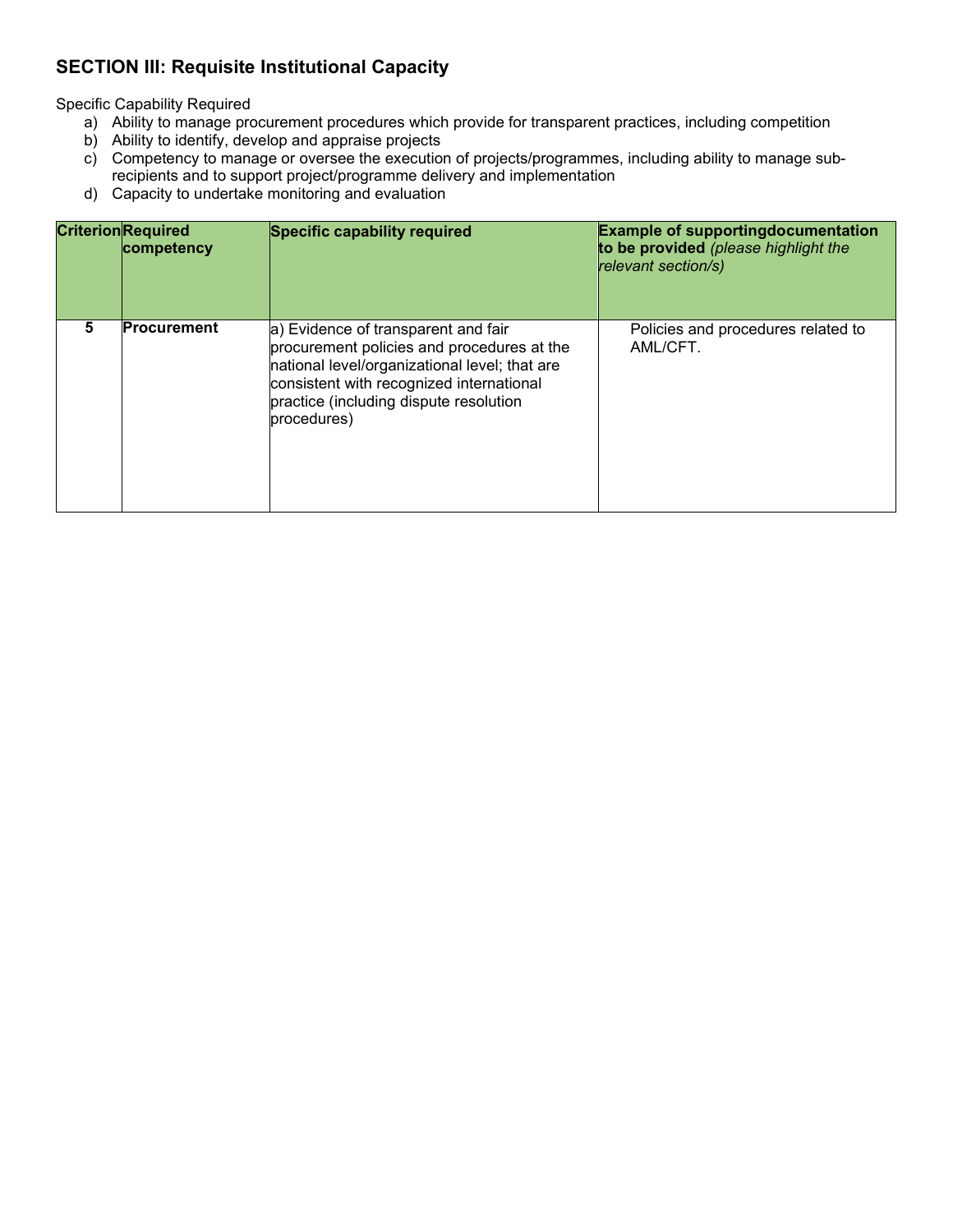## **SECTION IV: Transparency, self-investigative powers, and anti- corruption measures**

Specific Capability Required

a) Competence to deal with financial mismanagement and other forms of malpractice

|    | <b>Criterion Required competency</b>                                                                | <b>Specific capability required</b>                                                                                                                                                                                                                                             | <b>Example of supporting</b><br>documentation to be provided<br>(pleasehighlight the relevant<br>section/s                                                                                                                                                                                                                                                                                        |
|----|-----------------------------------------------------------------------------------------------------|---------------------------------------------------------------------------------------------------------------------------------------------------------------------------------------------------------------------------------------------------------------------------------|---------------------------------------------------------------------------------------------------------------------------------------------------------------------------------------------------------------------------------------------------------------------------------------------------------------------------------------------------------------------------------------------------|
| 10 | with financial mismanagement top emphasizing a policy of zero<br>and other forms of<br>malpractices | Policies and Framework to deal a) Evidence/tone/statement from the<br>tolerance for fraud, financial<br>mismanagement, and other forms of<br>malpractice by implementing entity<br>staff or from any external sources<br>associated directly or indirectly with<br>the projects | Provide evidence of a statement<br>communicating a policy of zero<br>tolerance for fraud, financial<br>mismanagement, and other forms<br>of malpractice.                                                                                                                                                                                                                                          |
|    |                                                                                                     | b) Demonstration of capacity and<br>procedures to deal with financial<br>mismanagement and other forms of<br>malpractice                                                                                                                                                        | i. Provide copy of documented<br>code of conduct/ethics applicable<br>to the staff;<br>ii. Documentation (including, if<br>available, web link/s)<br>establishing avenues for<br>reporting non-compliance/<br>violation/misconduct and<br>business conduct concerns;<br>iii. Details of policies and<br>procedures relating to managing<br>conflict of interest and whistle<br>blower protection. |